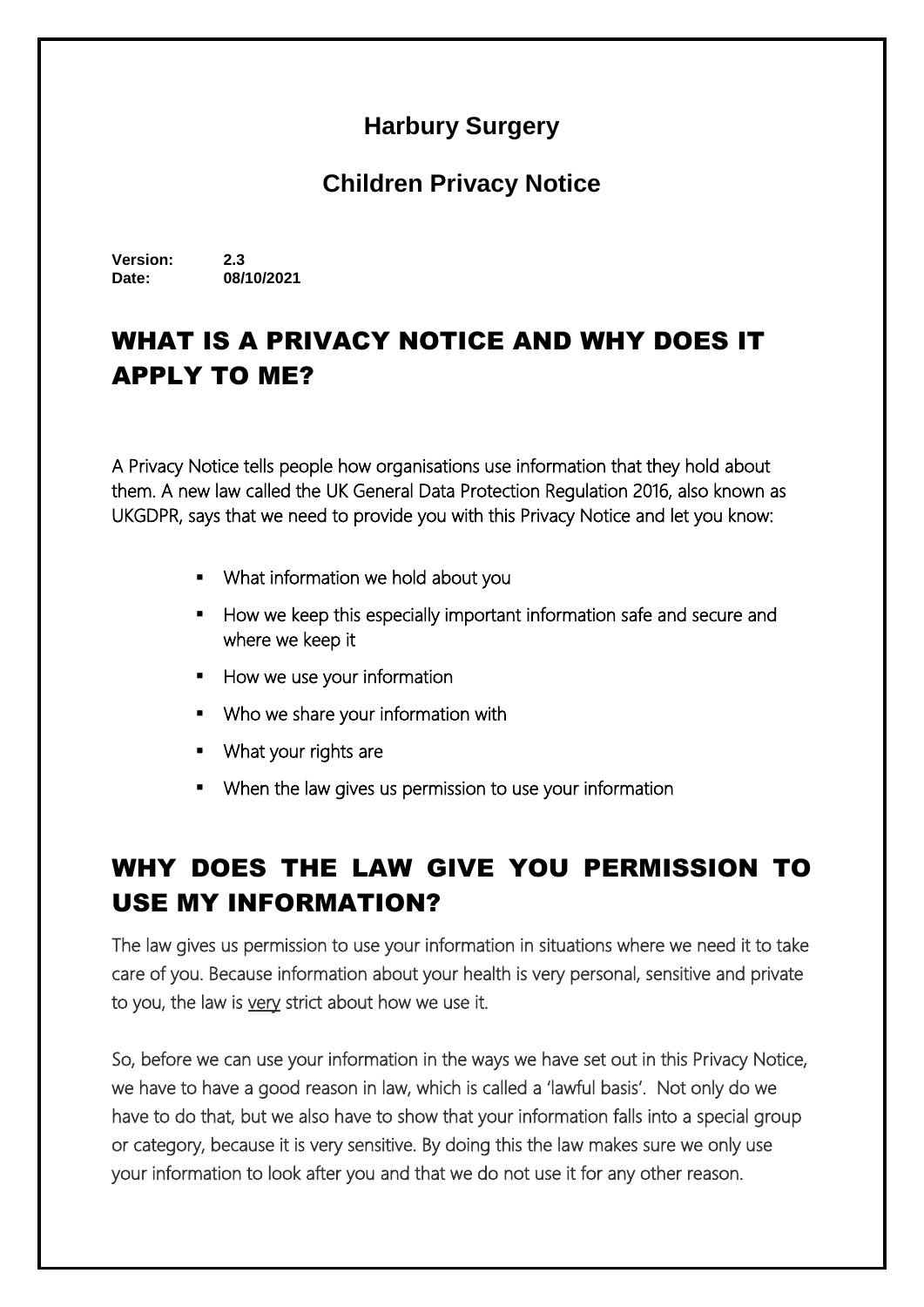If you would like more information about this please ask to speak to our Data Protection Officer (DPO) mentioned in this Privacy Notice who will explain this in more detail.

### ABOUT US

We, at Harbury Surgery, are responsible for collecting, storing and handling your information when you registered with us as a patient. Because we do this, the law says we are Data Controllers. Sometimes we may use your information for a particular purpose and when we do so, the law says we are Data Processors.

### WHAT INFORMATION DO YOU HOLD ABOUT ME?

We hold information about you such as:

- **Nour name**
- **Address**
- Mobile number
- **Information about your parent(s) or person with parental responsibility**
- All your health records
- **Appointment records**
- **Visits to see your GP**
- **Treatments you have had**
- Medicines prescribed for you and any other information to help us look after you

### HOW DO YOU KEEP IT SAFE?

- The law says that we must do all we can to keep your information private, safe and secure.
- We use secure computer systems and we make sure that any written information held about you is under lock and key and kept in a safe place. This includes taking great care with any passwords we use which we change on a regular basis. We also train our staff to respect your privacy and deal with your information in a manner that makes sure it is always kept and dealt with in a safe way.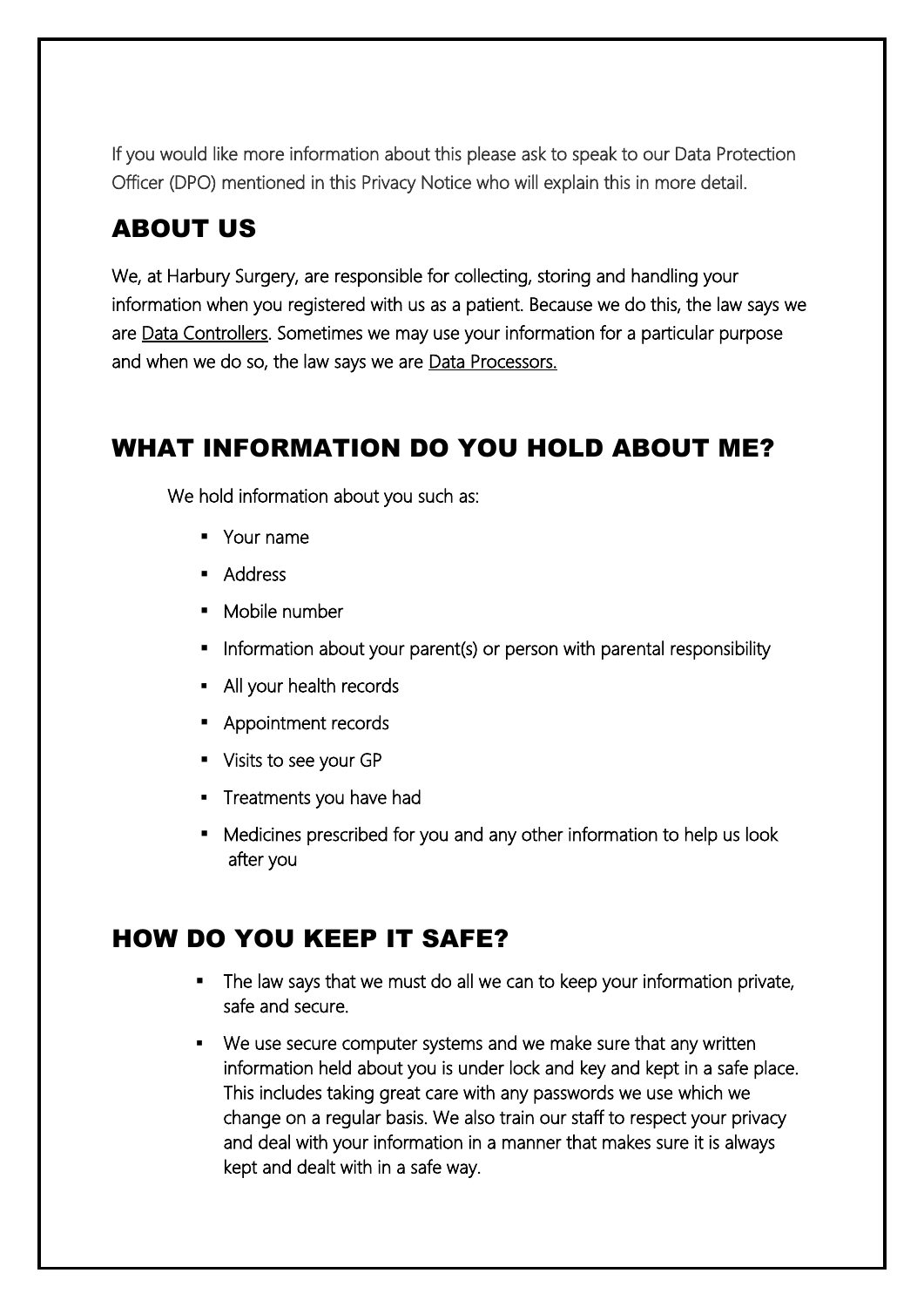## WHAT DO YOU DO WITH MY INFORMATION?

- We only usually use your information to help us care for you. That means we might need to share your information with other people who are concerned and involved with looking after your health.
- We might need to share your information with the police, courts, social services, solicitors and other people who have a right to your information, but we always make sure that they have a legal right to see it (or have a copy of it) before we provide it to them.

### WHO ELSE WILL SEE MY INFORMATION?

- Usually only doctors, nurses and other people who work with us are allowed to see your information.
- Sometimes though, if you need to go to the hospital or be seen by a special doctor, we will share your information with them but this only so that we can take care of you.
- Sometimes we might be asked to take part in medical research that might help you in the future. We will always ask you or your parent(s) or adult with parental responsibility if we can share your information if this happens.
- Possibly the police, social services, the courts and other organisations and people who may have a legal right to see your information.

### WHAT ARE MY RIGHTS?

- If you want to see what information we hold about you then you have a right to see it and you can ask for it.
- To ask for your information you will usually need to put your request in writing and tell us what information you want us to give you.
- We usually need to answer you within one month. Your parent(s) or adult with parental responsibility can help you with is if you need help.
- Usually we will give this to you free of charge.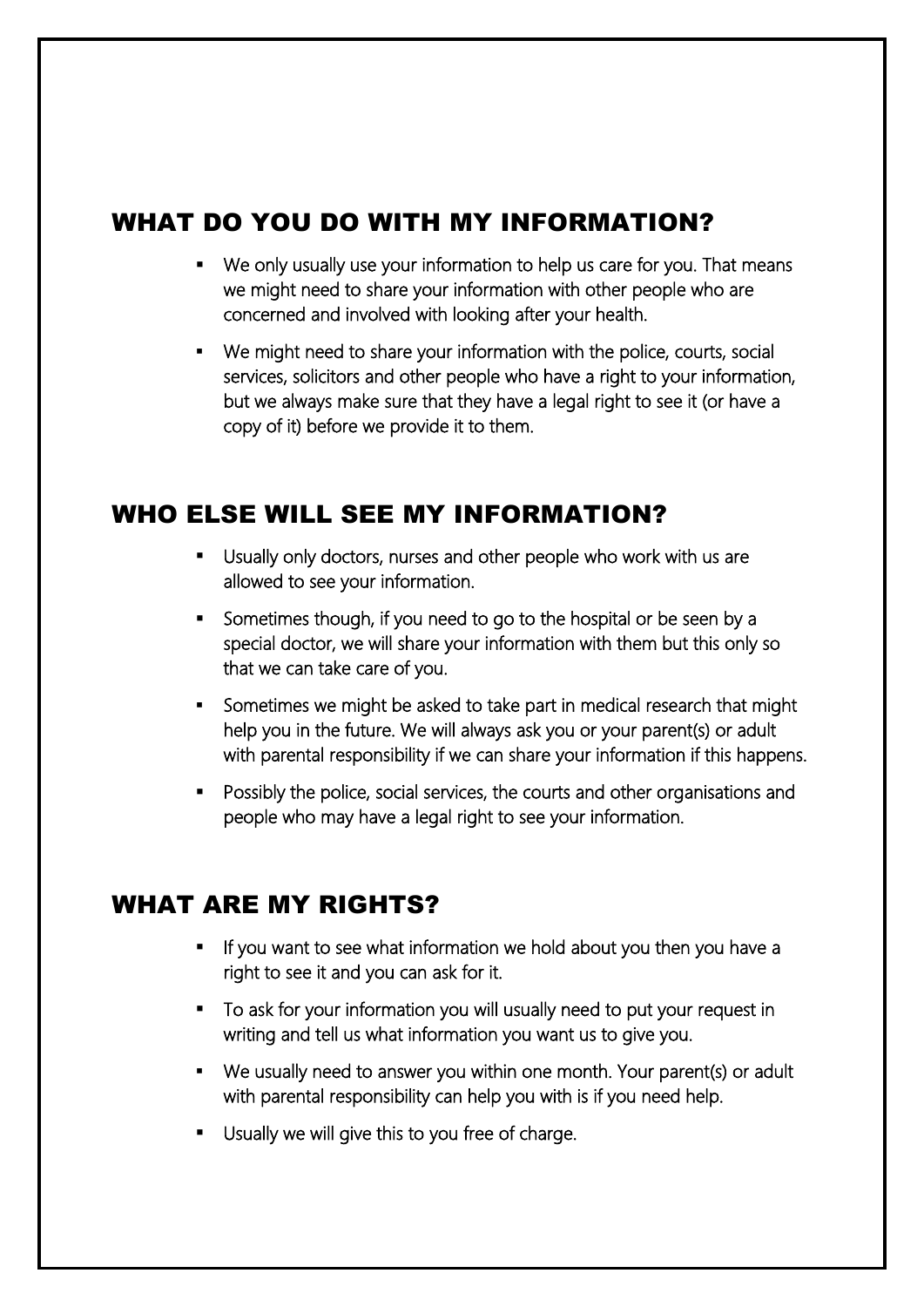- If you think there are any errors in the information we hold about you then you can ask us to correct it but the law says we can't remove any of the information we hold about you even if you ask us to. This is because we need this information to take care of you.
- You have a right to ask us not to share your information.
- If you would like to talk to us about not sharing your information, even if this means you don't want us to share your information with your parent(s) or adult with parental responsibility, please let us know. We will be happy to help.

### WHAT IF I HAVE A QUESTION?

- A member of our staff/receptionist will be happy to talk to you about any questions you may have and we will do our best to help you.
- The Surgery has a person called a Data Protection Officer (DPO) who deals with all queries about patient information. Our receptionist may put you in touch with this person who will listen to your concerns and give you the advice you need.
- Our DPO is called Paul Couldrey and he can be contacted at Couldrey@me.com.

# WHAT IF I HAVE A SERIOUS COMPLAINT ABOUT HOW YOU LOOK AFTER MY INFORMATION?

- We will always do our best to look after your information and to answer your questions.
- If you are still not happy with something we have done with your information you can speak to our DPO.
- If our DPO has not been able to help you or if you prefer not to speak to our DPO then you have a right to pass your complaint to an organisation called the Information Commissioner's Office (ICO) who will look into what has gone wrong. For more information visit ico.org.uk

# UPDATES TO THIS PRIVACY NOTICE